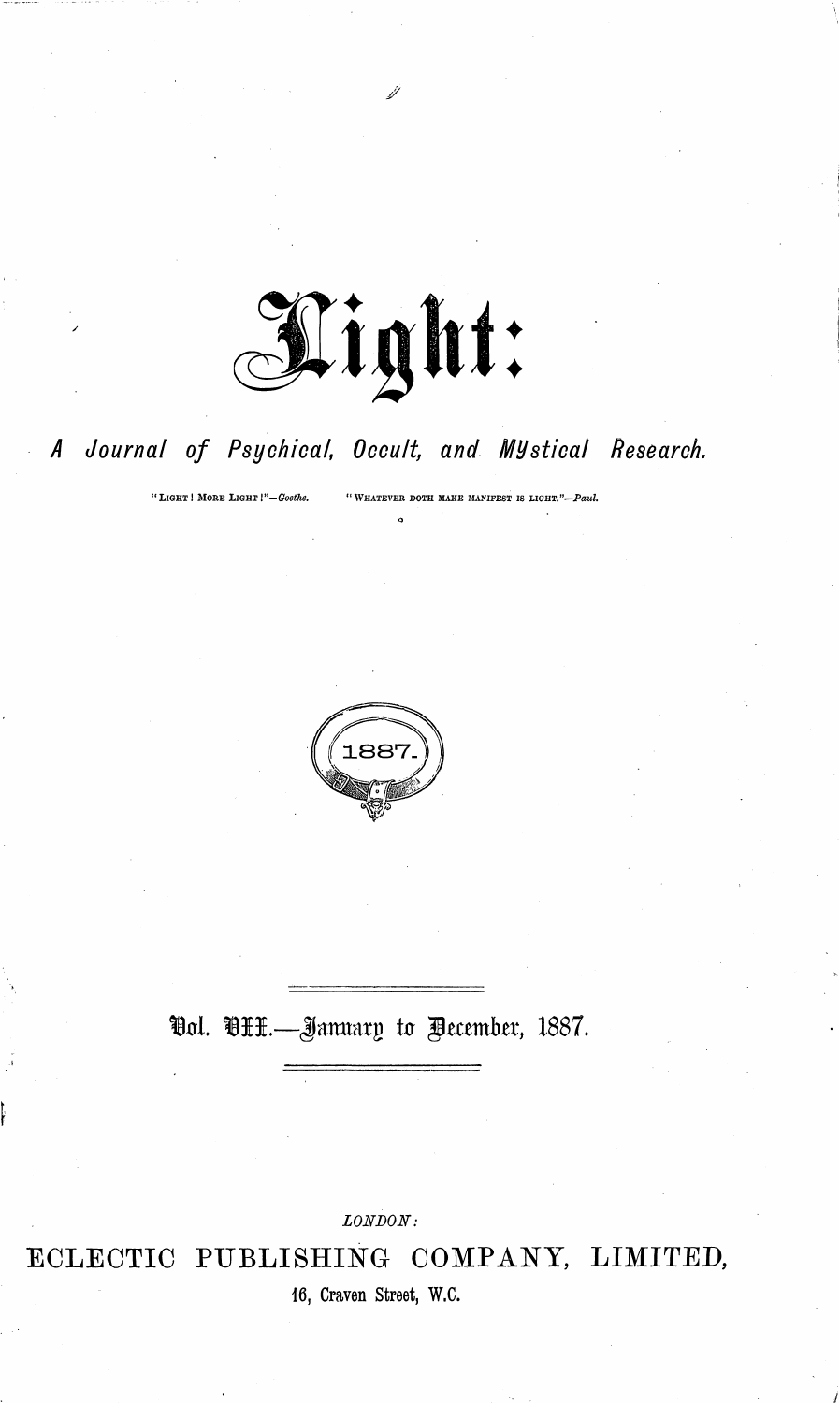PRINTED BY THE NATIONAL PRESS AGENCY, LIMITED, WHITEFRIARS STREET, E.C.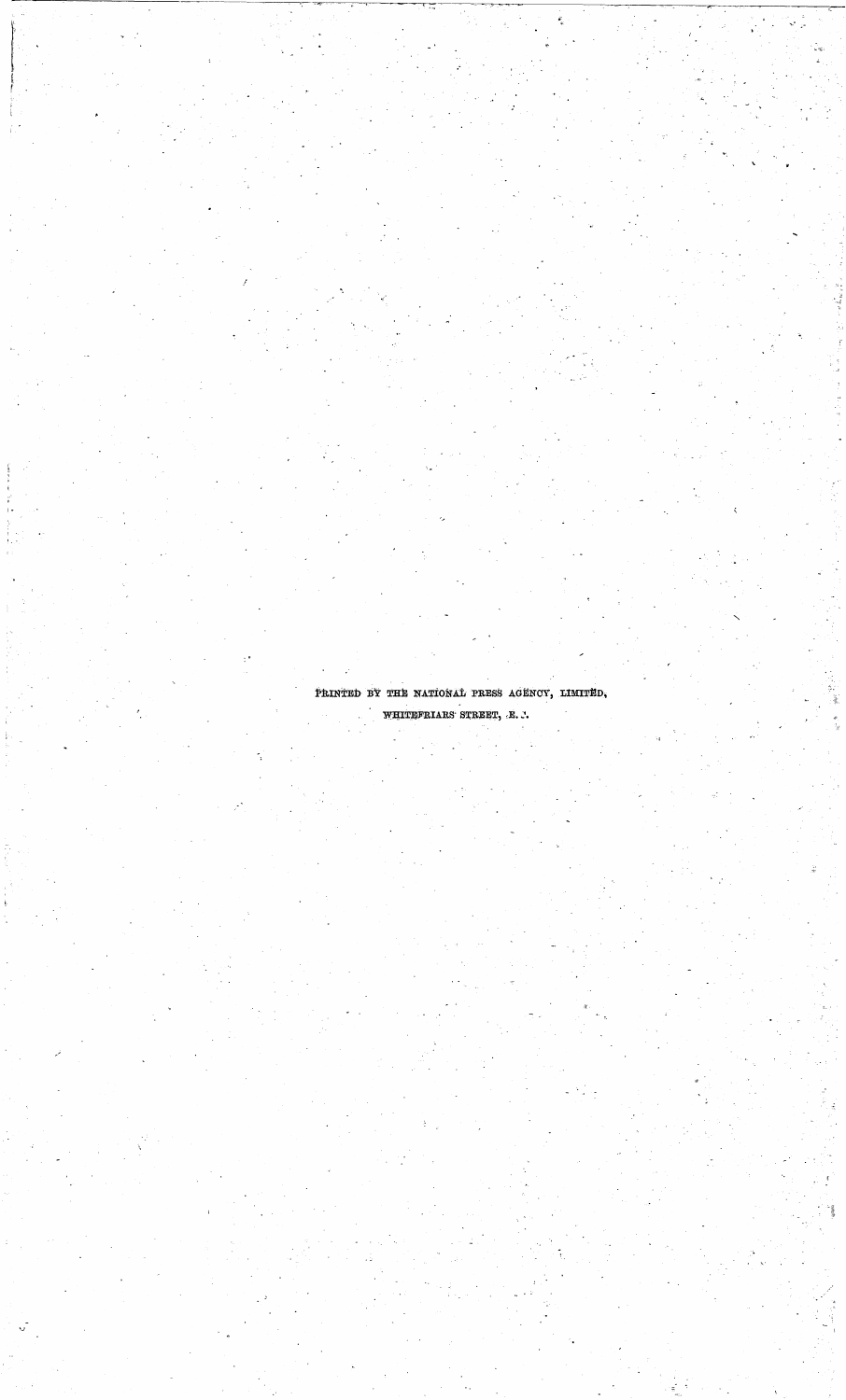$A$ <sup>ddress</sup> by Mr. A. P. Sinnett, 70  $A_{\text{Address by Mr. A. R. Wallace, 295, 308}}$ Address by Mr. C. C. Massey, 62 Address by Mr. C. E. Cassal, 312 Address by Mr. James Abbott, 347, 359 Address by Mr. W. Paice, M.A., 125 Address by Mr. W. Stainton Moses, M.A., 570 Address by Rev. J. Page Hopps, 226,228 Advertisements in American Spiritualist News-papers, 426 Aksakow - Eglinton Spirit Photographs, 494, 538, 550, 563 Alchemy and Baron-Heilenbach, A Criticism, 404 Alleged Exposure of a Materialising Medium, 210 Allegorical Vision of Spiritual Truth, 398 American Spiritualist Alliance, 267 Anecdote of the German Emperor, 193 Application to Spiritualism of Scientific Research, 62, 273 Arch-Natural Body, The, 549, 569, 584 Artificial Happiness, 547 Ascension of Christ, The, 597, 620 Astounding Ghost Story, An, 170, 208 Astrologic Idioms, 258 Astrology, 345 Astrology, A Study in, 239 Astrology Theologised—Correspondence, 562, 567, 586 Avaricious Man, The, A Vision, 436 Balfour Stewart, Death of Professor, 606 Baron Heilenbach's Death, 617 Boehme and the Coming Race, 454, 479 Boy Preacher of Indiana, The, 485 Buddha and Jesus, 171, 195 Buried Alive for Six Months, 464  $\sum_{\text{Covl-1}}^{\text{Amp Meetings in American, 428,472}}$ Carlyle as a Mystic, 371

Chapter from an Unpublished Book, 386 Cheap Religion and Hades, 182 Chinese Séances, 533 City's Doom, The, 151, 162 Clairvoyance, 610 Clairvoyance in the Last Century, 143 Coincidence, A, 170 Confirmation of Spirit Messages, 41 Conscience, 160 Conversazione of the London Spiritualist Alliance, 61, 120,227, 312, 570 Conversion, 606 Correlation of Psychical Theories, 486 Cosmic and Spiritual Æthers, 460 Cowper the Poet, 423 Creative Power, 145 Curative Power of Mr. F. Omerin, 254,374, 500 Curious Narrative, 460 Curious Spiritualistic Experience, 471

 $\mathbf{D}^{\text{path Call, The, 20}}$ Decay of Races, 260, 290, 327 Development and Degradation, 51 Devil Worshippers of Mesopotamia, 150 Direct Writing, 325 · Dissolving Views, 518 Divining Rod, The, 476 Dog, A, Whose Spirit should be Immortal, 284 Dogma, The Persistence of, 582 Dream, A, 80

Mison as Inventor, 473 Electric Boy, The, A Mystery Explained, 500 Elemental or Nature Spirits, 599, 611, 619 Environment, 173 Escape from Obsession, 325 Eternal Bodies, 483 Evil Side of Spiritualism, and How to Face it, 586 Evolution and Re-birth, 188,218 Evolution of the Soul, 243 Experiences in the Home Circle, 339 Experiences of Supernormal Perception, 507 Experiences with Mediums in London, 603

# INDEX

 $\Gamma_{\rm~Faith\,and}^{\rm (nort)}$ ' Faith and Works, 18 Faith Healing, 294 Fantasies of the Living, <sup>5</sup> Fatal Accident at Ilfracombe, <sup>410</sup> Final Truth, 512, 527 First Spiritualistic Seance of Signor Damiani, 351 Foreshadowing of Change in Earthly Condition, by Mr. Laurence Oliphant, 78 Forewarning by Dream, 147 Friend of God, A, 168 "From Matter to Spirit," <sup>498</sup> Future Life, The, by Rev. G. Walters, 581

hostly Legends of China, 334 Golden Rule, The, 413, 431 Good Evidence for Spiritualism, 574 Growth of Spiritualism in Russia, 148

TTallucination of the Unconscious, The, <sup>590</sup> Haunted House at Muchelney, The, <sup>587</sup> Haunting, 414, 430, 442, 454, 466 Have Animals Souls? 86,108, 117, 128, 140, 161, 173, 196, 208, 219 Higher andLower Self, The, 474 Historical Christ, The, 416 How I Investigated Spiritualism and what I made of it, by J. H. M., 69, 91, 112, 134, 157, 206, 223, 247, 271, 306 How was it done? <sup>217</sup> Hypnotic Schools of Paris and Nancy, The, 66, 86, 194, 244, 315 Hypnotism, 120, 521 Hypnotism and Crime, 489

**Identification of a Communicating Intelligence**,<br>If a man die shall he live again ? 295, 308 If aman die shall he live again ? 295, <sup>308</sup> Illness of the Crown Prince of Germany, 549, 599 . Illusions, 238 Imitation of Spiritual Phenomena, 414 Incident of October 15, 1886. What was it ? <sup>108</sup> Indian Philosophy, 514 Individuality and Personality, 298 Inquiries and Explanations, 526 Insects, 256, 269 Inspiration, 463 Inter-Planetary Soul Communion, 568, 569 Intuition and Mediumship, 446,450 Investigation of Rare Phenomena, 30, 60, 82, 114, 136

Jacolliot and the Fakir, 323<br>Jefferies, Richard, 418 Jefferies, Richard, 418, 425 Jottings, 430, 440, 453, 465, 477, 488, 501, 513, 525 537, 547, 561, 583, 594, 608, 617 Jubilee Hall at Belper, <sup>251</sup>

J£atie King Episode in Philadelphia, The, <sup>373</sup>

T ectureby Aiderman Barkas, 366, <sup>429</sup> Lecture by Mr. J. J. Morse, 410 Lecture by Rev. E. P. Adams, 192 Lecture by Rev. J. Minot Savage, <sup>191</sup> Lesson from Norman Lockyer, A, 558 Liberated Spirits, 65, 75, 96, 105, 129, 171 Library of the London Spiritualist Alliance, 249 Love, 474

 $\mathbf{M}$ an! Whatis He ? A Unity or a Trinity? 252 Man's Hidden Powers and Forces, 92, 102 Marriage of Dr. Elliott Coues, 555 Masterful Man, A, 581 Massage by Magnetism, 593 Materialisation, 204 Materialisation Séance with Mrs. Bliss, 550, 557 Materialisation Séance with Mrs. Cobb, 523 Materialisation Stance with Mrs. Helen Fairchild, 487, 496,-544 Materialism, 253 Medico-Legal Aspects of Hypnotism, 249 Medium's Experiencesin Russia, A, 268

Mediums, Experiences with in London, 603 Mediumship, Initiatory and Hereditary, 490 Mediumship of Charles Foster, 135 Memorable Relations, byMrs. Howitt Watts, 19 Memory, by Samuel Eadon, M.D., 332 Mesmeric Experiments at Cambridge, 85, 96 Milner Stephen, 7, 118, 130, 196, 218, 243, 609 Mind Reading, by Rev. J. Minot Savage, 272 Modern Convulsionists, 363 Moral of it all, The, <sup>287</sup> Mystical Notes on the Book of Genesis, 461

Nativity of Hon. A. J. Balfour, 441 Natural Sensitive, A, Mr. John Slater, 596 Next Life, The, 3 New Year, The, 1887, 6 Nirvana, What is it? 526 NOTES BY THE WAY-A Crucial Experiment, J. P. Quincy, 257 Agnostic Problems, Dr. R. Bethell, 245 An Easter Sermon, Rev. J. P. Hopps, 245 Application of Spiritualismto ScientificResearch, C. C. Massey, 67 A Soul's Comedy, A. E. Waite, 342 A Suffolk Witch Story, 175 Atheism, Philosophically Refuted, H. J. Browne 175 Automatic Writing, 293, 517 A Woman in the Case, Prof. Elliott Coues, M.D , 245 Buddhism and Christendom, 98 Can Imagination Kill ? 281 Chauffat, the Sleeping Man, 12 Comfort for the Bereaved, 305 Conclusions favourable to Theosophy, 185 Darwin's Life and Letters, 554 Development of the Healing Art, 153 Dr. Charcot's Experiments, 153, 165 Dr. Shufeldt's Dream, 110 Dreams and Visions, 221, 233 Earliest Days of Spiritualism, 613 Edwin Arnold, 565 Edwin Arnold and his Critics, 589 Eisenberg Apparition, 45 Euthanasia, The Painlessness of Death, 541 Imagination, Faith, and Paracelsus, 163 Intelligence in Spirit Communications, 100 Intuition and Mediumship, 469 Journal of the Society for Psychical Research, 353 Kabbala Denudata, 305 Land of Darkness, Mrs. Oliphant, 35 Life after Death, Rev. C. Voysey, 77 Magic Incantations, 186 Magnetic Massage, 433, 505, 542 Mahommedanism and Christianity, 518 Man in Search of his Soul, Gerald Massey, *7* Mesmerism in Paris, 197, 553 Missing Link in Modem Spiritualism, 109 Mr. Eglinton in St. Petersburg, 222 Mr. J. J. Morse and Miss Phelps\* Article, " Can Spiritualism Spiritualise?" 88 Normal and Abnormal Power, 421 Old Testament Spiritualism, Rev. J. P. Hopps 25 Origin of Worship, J. H. Mitchener, 77 " Pall Mall Gazette " on Astrology, 110 Past Records, 1, 2, 13, 14, 46, 433, 445, <sup>457</sup> Philosophy of Spiritual Intercourse, 329 Policy of "Light," 1 Proceedings of the Society for Psychical Research,<br>269 Professor Huxley and the Bishops, 529 Proof of Spirit Identity, 200 Religion of Philosophy, R. S. Perrin, 245 Religious Position of Count Tolstoi, 577 Renan's Studies in Religious History, 131 Rev. J. Minot Savage on Spiritualism, <sup>354</sup> Rev. J. Page Hopps and the Bishop of Peter-borough, 470 Science and Immortality, 198 Scientific Evidence of the Existence of Spirit, 601 Slate-Writing in Newcastle, 481

Spiritual Dynamics, J. M. M. Munro, <sup>77</sup>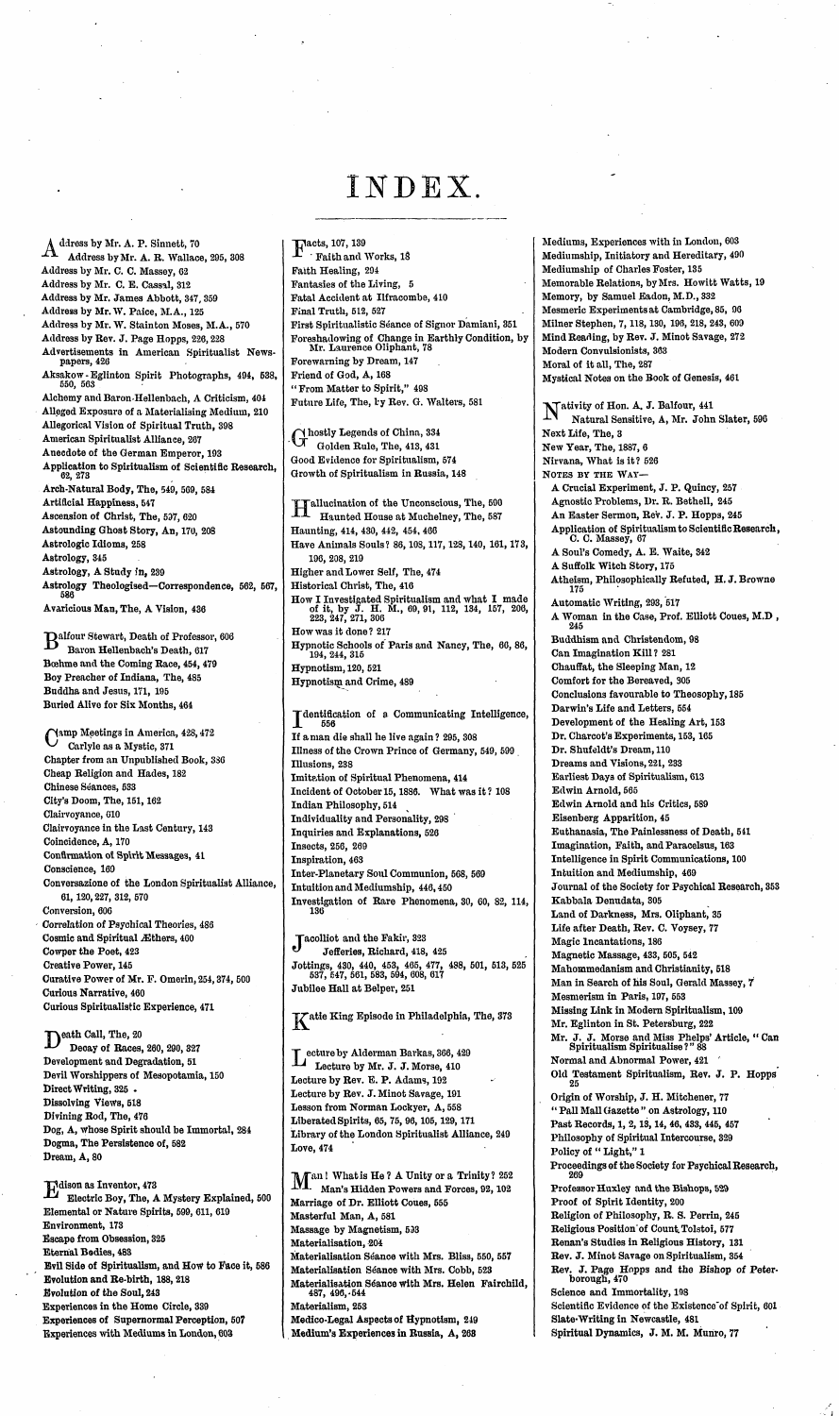iv INDEX. Spiritualism in America and Miss Phelps, 55 Strange Tracts, 341, 517 "The Daily Telegraph" on Hypnotism, 317 "The Gates Between," Miss Phelps, 493 "The Globe" on Spiritualism, <sup>87</sup> The Langham Hall Pulpit, 142 "The Theosophist," January, 1887, 77 "The Truthseeker" on Decay, 530<br>Variations in Consciousness, 141 Variations in Consciousness, 141 Weak and Strong Points of Spiritualism, 365, 385, 397, 409 Weird Stories of Mr. A. Lillie, 553 O **BITUARIES—** Baron Heilenbach, 617 R. H. Hare, 267 Nicolas Lvoff, 181 John Murray Spear, 511 Balfour Stewart, 606 Obsession, 609 Occult Side of Nature, 618 Open Letter to Professor Fullerton, by Mr. C. C. Massey, 375 Open Letter, Reply by Professor Fullerton, 451 Outlook, The, 116, 130  ${\bf P}^{\rm ain, \ 298}_{\rm \cdots \ 29}$ " Pall Mall Gazette," Criticism on, 438 Percy Mapleton Lefroy, 112,140,151,184 Persistence of Dogma, 611 Personal Experiences, 251, 403 Personality and Individuality, 462 Phantasms, 49, 319 Phantasms of the Living and the Telepathic Theory, 138 • Phenomena of Spiritualism, The, 94 Philosophy of Occultism, 289, 326, 343, 372, 395, 419, 441 Photography in the Dark, 278 Physical Phenomena at a Distance from the Medium, 371 Poetry— " A Death," 239 "<sup>A</sup> Life'<sup>s</sup> Quest," <sup>515</sup> " Arachne," 8 "Ashes," 337 " A Spirit Guardian," 417 " A Thanksgiving," 237 "<sup>A</sup> Witch," <sup>16</sup> " Christmas Echoes," 607 "Glamour," <sup>118</sup> " I Live for Those who Love Me," <sup>97</sup> " Life," 130 " Make Her Pillow Soft," 491 "Miracles," 134] " One Thousand Years Ago," 467 "Peace upon Earth," <sup>607</sup> "Pre-existence," 539, <sup>587</sup> " Response to the Ebbing Sea," 251 " Sleep in Death," 136 "Stones," <sup>199</sup> " Song of Sympathy," 615 "The Brothers," <sup>64</sup> " The Conscience and Future Judgment," 54 "The Death Bed." 291 "The Ebbing Sea," 235 " The Girt Wold House o' Mossy Stwone," 16 " The Metempsychosis," 363 "The Mystery," 384 " The Soul's Ascent," 142 " The Trance," 111 " The Two Mysteries," 563 " There is no Death," 392 " Thou Wilt Never Grow Old," 551 "To the Fearful," <sup>34</sup> " Two Blossoms," 359 " Two Roads," 213 Poetry and Mysticism, 206 Popular Conception of the Devil, 290 Post-Mortem Existence, 216 Pre-Earthly Existence, 182 Prejudices of Mankind, by Baron Heilenbach, 367, 388, 399 ' Premonition of Death, 15 Presentiments, 533 Prevision, 289 Primaeval Man, 159, 172

Primitive Beliefs in Spirit Communion, 431 Prophecies of Nostradamus, 121 **Prophetic Warning, 10**

Pseudo Mediums, 406 Pseudo Prophets, 521 Pseudo Science and Professor Huxley, 43, 189, 575 Psychographic Séance with Mr. Watkins, 502 Psychographic Seance with Mr. Wilson, 502 Psychography and Conjuring, 27, 42, 459 Psychography in California, 259 Psychology in Biography, 423 Psychological Society at Munich, A, <sup>31</sup> Psychometry, 169 Purified Spiritual Body, The, 490 Ready-Made Clothes, 411 Reflectionsin a Seance-room, 560 Re-Incarnation, 10, 11, 12, 20, 21, 22, 32, 207, 244, 303 Re-Incarnation and the Bible, 183, 195, 218 Religion of Common Sense and Common Sense of Religion, The, 322 Reply to Dr. Von Hartmann, by M. Aksakow, 29, 52, 230, 241, 277, 287, 320, 330, 400, 417 Reply to Mrs. Sidgwick, 9 Resurrection of the Dead, The, 338 Review of the Past Year, 616 Reviews— An Indian Wizard, Arthur Lillie, 531 A Soul's Comedy, 506 Astrology Theologized, 40, 546 A Study of Primitive'Christianity, 202 Buddhism and Christianity, 144 Conformity to Law of the Intelligible World, 103 Dawn, H. Rider Haggard, 178 Four Lectures, Gerald Massey, 26 Geometrical Psychology, 113 Homes and Work in the Future Life, 11 Letters and Correspondence of Abraham Hay-ward, Q.C., 57 Life of Madame Blavatsky, 40 Locksley Hall Sixty Years After, 274 Michael Nostradamus and his Prophecies, 99 Mysteries of Magic, A. E. Waite, 37 Mystery of the Ages, The Countess of Caithness, • 262 Outside the Gates, 607 Paracelsus, 40, 155, 163 Parleyings with Certain People of Importance in their Day, 100,133 Phantasms of the Living, 122, 224 Posthumous Humanity, 535 The Real History of the Rosicrucians, 535 Second Sight amongst the Westphalians, 99 She, H. Rider Haggard, 89 Short Poems in Sunlight and Shade, 596 Spirit Workersin the Home Circle, 250 Spiritual Discourses of Thomas Gales Forster, 223 The Broken Vow, Canon Knox Little, 210 The Buchholtz Family, 48 The Kernel and the Husk, 180, 226 The Perfect Way, Dr. Anna Kingsford and E. Maitland, 165 The Service of Man, the Religion of the Future, The Seven Souls of Man, Gerald Massey, 167 The Spirit of the New Testament, 48 Through the Gates of Gold, 39 Thus Saith the Lord, 439 Scances with Mr. Eglinton, 9, 17, 53, 83, 243, 301,<br>
413, 455<br>
413, 455 eance with Mr. Eglinton Critically Discussed, 300 Stances with Mr. Eglinton at St. Petersburg, 137, 240, 263, 275 Stance with Mr. Fred Evans, 321 Stances with Mr. Husk, 443, 539, 610 Seances with Dr. Slade, 285,387 Second Sight amongst the Westphalians, 120 Self Levitation, 556 Self-Proving Messages, 75, 81, 107, 115, 127 Sensation under an Anaesthetic, 217 Seven Souls of Man, Correspondence, 184, 259, 278, 356, 405, 478 Seybert Commission Investigation, The, 835 Seybert Commission Criticism, " Banner of Light," 355 Seybert Commission Criticism, Mrs. Emma Har-dinge Britten, 391, 415 Seybert Commission Criticism, Mr. C. C. Massey, 375, 398, 416

Seybert Commission Criticism, Mr. Hudson Tuttle, 885

Seybert Commission Criticism, Professor Fullerton, 451

**Seybert Commission and Mrs. Kane, 426**

Shakespeare and Bacon, 585 Shells and Elementaries, 128 Signs of the Future, 534 Signs of the Times, 510, 522 Silver Wedding of Colonel and Mrs. Bundy, 418 Sin, 214 Slate-Writing and other Proofs of Spirit Power, 106 Society for Psychical Research and Mr. Eglinton, 324 Solidarity of the Phantom with the Body, 122 Some Things I do Know of Spiritualism, and Some ThingsI do not Know, <sup>570</sup> Soul's Work, The, 580, 598 Speaking in Unknown Tongues, 73 Spirit and Body, 302 Spirit and Matter, 255, 260 Spirit Body, The, 372 Spirit Identity, orWhat ? 117 Spiritual Literature, 161 Spiritual Old Age, 236 Spiritualism and Catholicism, 370 Spiritualism and Philosophy, 72 Spiritualism'and Religion, 18 Spiritualism and Science, 50, 72 Spiritualism and the Society for Psychical Research, 286 Spiritualism as a Science and a Philosophy, 584 Spiritualism as a Working Faith, 615 Spiritualism at Home, <sup>250</sup> Spiritualism, A Word about it, by Dr. Carl du Prel, 448 Spiritualism in France, 59, 212, 225 Spiritualism in Russia, 263, 275 Spiritualism in the 16th Century, 255 Spiritualism, Satan, and the Second Advent, 536 Spiritualism, What has it Taught and What Good has it Done? <sup>343</sup> Startling Lessons in Everyday Life, 283 Stewart Ghost Story, The, 545 Story of a Dead Wife, The, <sup>358</sup> Stronghold of Modern Spiritualism, The, 261, 279 Strong Points of Spiritualism, The, 359 Study of Psychical Phenomena, The, 466 Supernatural Voices, 33, 54 Supernormal Perception, 566 Test Message, A, 303

Theosophical Leaders, 550, 562 Theosophical Society, The, 70 Theosophy and Vivisection, 256 Theosophy in France, 206 Tickingas of a Clock, 394, 405 Ticonderoga, 594 Tolerance, 412 Training for Old Age, 74 Transcendental Materialism, 489 Transcendental Photography, 199, 215, 232 Transcendental Photography in the Dark, 93, 177, 187, 234 Trinity, The, 283, 324, 344

TTndeveloped Spirits, 316, 327 Unseen Universe, The. Mr. Crookes, F.R.S., on Materialism, 146 Unspiritual Spiritualism, 402, 434

 $V$ isions, 152 ' Visions of a Clairvoyant Medium, 398, <sup>436</sup> Vision of a little Child, <sup>542</sup> Visit of Death, A, 340 Visit to London, by Dr. Peebles, 413

W as Jesus an Essene ? 160,171,183 Watch Night of the Star Worshippers, 475 Weak Points of Spiritualism, 347 Weber, the Musician, 413 Weed Growths of the Mind, 339, 345, 393 Wilting of the Lower Races, The, 260 What did the Dog See ? 151 Whence and Whither, 125 Where Does the Danger Lie? 507,532, 538, 559,578, 599 Who is Christ? 568, 598

Whole-World Soul Communion, 394,407 Will v. Passivity, 599 Writing Mediumship, 551

Z öllner and the Seybert Commission, A Vindica-<br>Lion, by Mr. C. C. Massey, 375<br>Zällner and the Seybert Commission, by Dr. Hübbe Zöllner and the Seybert Commission, by Dr. Hübbe<br>Schleiden, 543